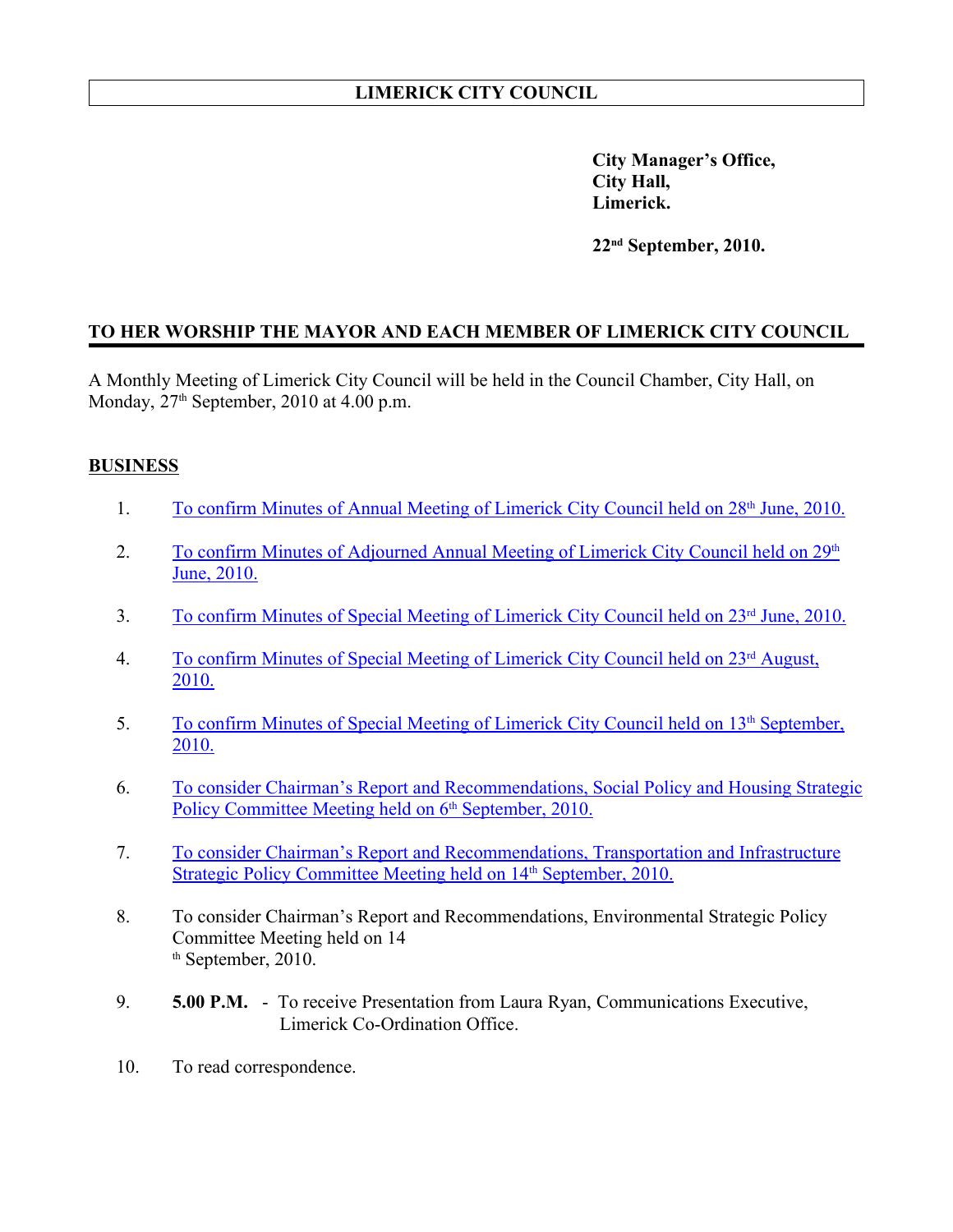- 11. To approve Disposal of Property as follows in accordance with Notices already circulated under Section 183 of the Local Government Act, 2001 :
	- (a) Disposal of freehold interest held in 159, Cliona Park, Moyross to Kathleen Long, 81, Cliona Park, Moyross in consideration of the transfer of the freehold interest in the property at 81, Cliona Park, Moyross, Limerick to Limerick City Council.
- 12. To consider participation by Members at Conferences. Register of Members Reports from Conferences available.
- 13. To consider Financial Statement for the month of August, 2010.
- 14. To approve the Section 85 Agreement with Limerick County Council in respect of the transfer of functions under the Food Legislation.
- 15. To adopt the Limerick City Council Litter Management Plan 2010 2013.
- 16. To note Planning Proposals under consideration at  $17<sup>th</sup>$  September, 2010 and Decisions taken from  $21^{st}$  June,  $2010$  to  $17^{th}$  September,  $2010$ .
- 17. To note Decisions taken by An Bord Pleanala from 21<sup>st</sup> June, 2010 to 17<sup>th</sup> September, 2010.
- 18. To consider the following Notice of Motion, due notice of which was given (to be referred to the relevant Area Meeting) :

"That Limerick City Council completes a comprehensive survey of the footpaths and roads in Ballinacurra Gardens and Oakview Drive, sections of which are in a very poor state of repair and agree a plan to upgrade and resurface same".

Signed : Cllr. Joe Leddin

19. To consider the following Notice of Motion, due notice of which was given :

"That Limerick City Council expresses it's total opposition to the introduction of

- (a) Residential Water Charges and
- (b) Residential Property Taxes, because these would have serious and detrimental effects and consequences on the family, community and economic and social life of our people". Signed : Cllr. Pat Kennedy
- 20. To consider the following Notice of Motion, due notice of which was given :

"That Limerick City Council calls on the Government to immediately examine the ownership, management and future operation of Shannon Airport in co-operation with relevant local state agencies to halt further declines in passenger and flight numbers and protect the thousands of jobs directly and indirectly dependent on the airport's survival". Signed : Cllr. Joe Leddin